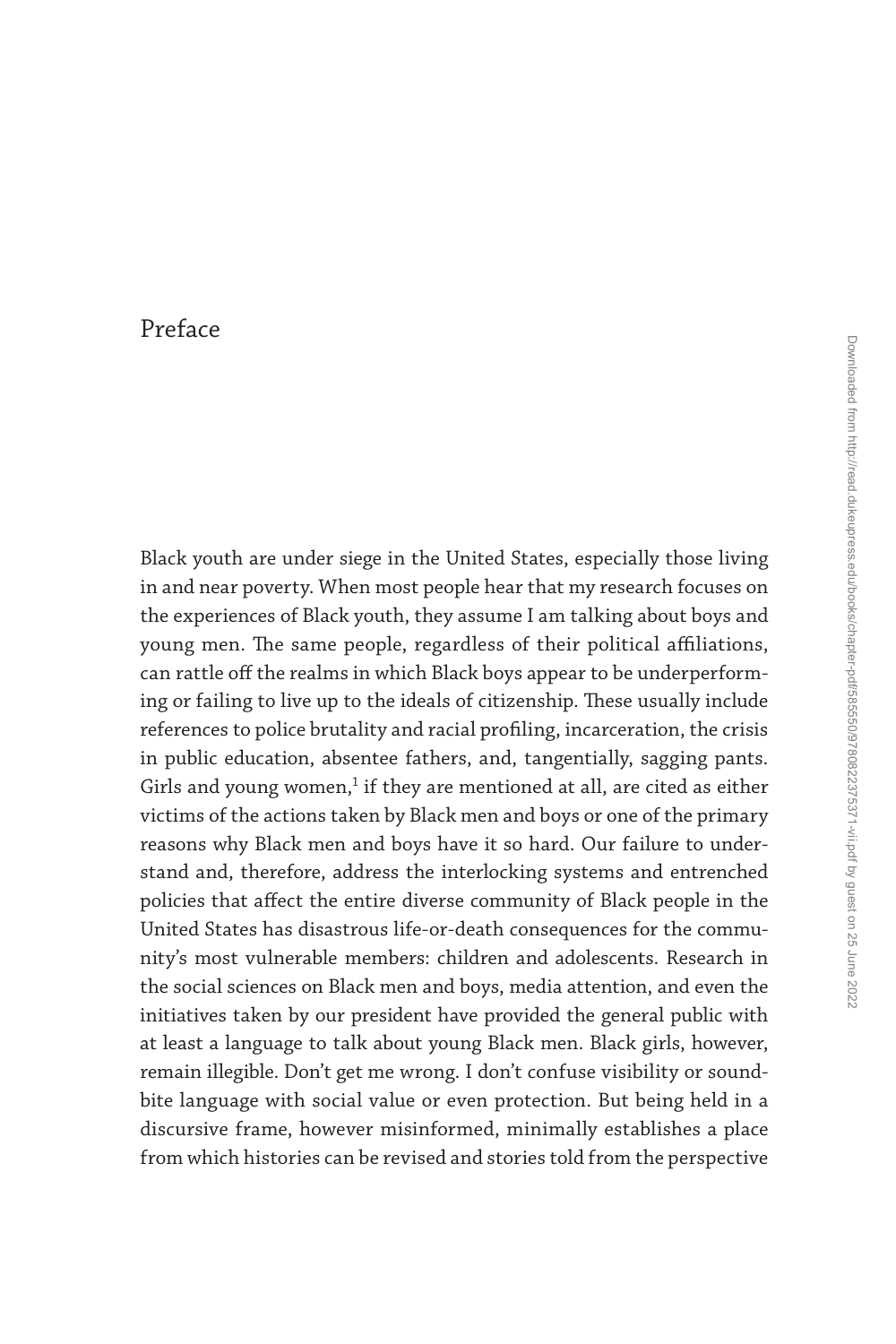of those whose lives are actually on the line. Being talked about at least means that you have a chance to speak back.

*Shapeshifters: Black Girls and the Choreography of Citizenship* is an attempt to find a way into the lives of contemporary young Black women in the United States, a language to talk about the factors that circumscribe their realities. This book is based on eight years of engagement with young women in Detroit, most of whom were residents of the Fresh Start Homeless Shelter (a pseudonym) for young women. Although the narratives here are embedded in the particular place of Detroit and the particular time period of 2000 to 2008, the themes that emerge and the events that resonate travel beyond spatial and temporal boundaries. *Shapeshifters* is an ethnography; it is not a chronological historical account of Black girlhood or a study of the impact of all the socioeconomic elements that affect contemporary young Black women. Ethnography's thick description allows Black girls to address the fullness of their lives, not just those aspects that could be defined as putting them at some ill-defined risk or as responsible for preventing their success.<sup>2</sup> Black girls, like all of us, create beautiful and fulfilling lifeworlds that are far more than reactions to the challenges they face. Yet *Shapeshifters* is set in a homeless shelter in arguably one of the most beleaguered U.S. cities. When I chose Fresh Start as a site, my aim was to understand how individuals positioned on the losing end of power differentials rooted in age, gender, sexual identity, social status, access to financial capital, city of residence, and race experience confront social citizenship in the United States. What I found was that the Black girls at Fresh Start shift the terms through which they are categorized as worthy or unworthy or as acceptable or disrespectable citizens through their own definitions of family, care, love, success, and labor, which reflect a belief that the ability to experience a creatively self-determined life is a basic human right—an entitlement.

The young women and I use *entitlement* here and throughout the book intentionally. *Entitlement* typically connotes greed and undeserved favor when used in conversations that mention Black or poor members of society. This is especially true when talking about low-income young Black women. We need only to refer to the Reagan-era discourse that continues to unjustly haunt welfare recipients who happen to be young, female, and Black. Entitlement as theorized by Janice—the central figure in this ethnography—and the other young Black women in this book, however, is an empowered statement that disputes the idea that only certain people